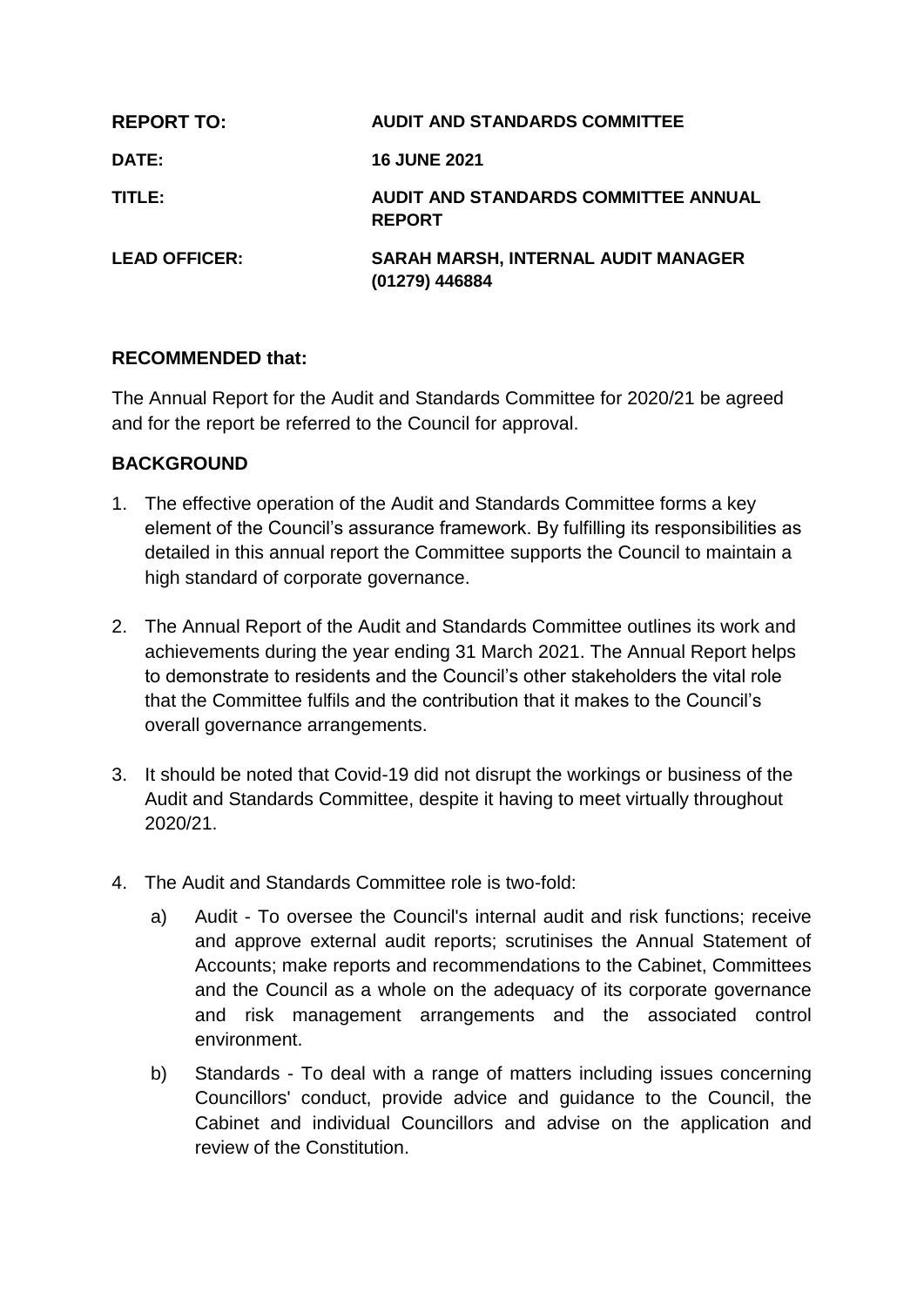- 5. Whilst there is no statutory obligation for a local authority to establish an Audit Committee, they are widely recognised internationally across the public and private sectors as a key component of effective governance. Similarly, it is considered good practice for the Committee to report annually to the Council on its work.
- 6. The key benefits of an effective Audit Committee are to:
	- a) Increase awareness regarding the effectiveness and continued development of the Council's governance arrangements;
	- b) Provide additional assurance on the robustness of the Council's governance arrangements through a process of independent and objective review;
	- c) Reduce the risks of illegal or improper acts;
	- d) Increase public confidence in the objectivity and fairness of financial and other reporting;
	- e) Contribute to performance improvements in assurance levels and awareness of the need for strong internal control including the implementation of audit recommendations; and
	- f) Reinforce the importance and independence of internal and external audit and similar review processes.

# **Assurance Activity 2020/21**

7. To help the Committee draw conclusions about the effectiveness of the Council's internal control framework, governance and risk management it gained assurances from the following sources:

# **Internal Audit**

- 8. The Accounts and Audit (England) Regulations 2015 require the Council to maintain an adequate and effective Internal Audit function which is discharged by the Deputy to the Chief Executive and Head of Finance and Property Services as Section 151 Officer. Internal Audit is a key source of independent assurance for both Members and management on the effectiveness of the control framework. The Committee has a responsibility for ensuring that Internal Audit is effective in the provision of this assurance.
- 9. The Committee considered and agreed reports regarding the Internal Audit Strategy, Internal Audit Charter and Annual Plan 2020/21, with the annual plan being revised in June 2020 to take into account a change in the Council's risk profile due to Covid-19. It has also monitored progress made by management in implementing audit recommendations and received regular progress reports on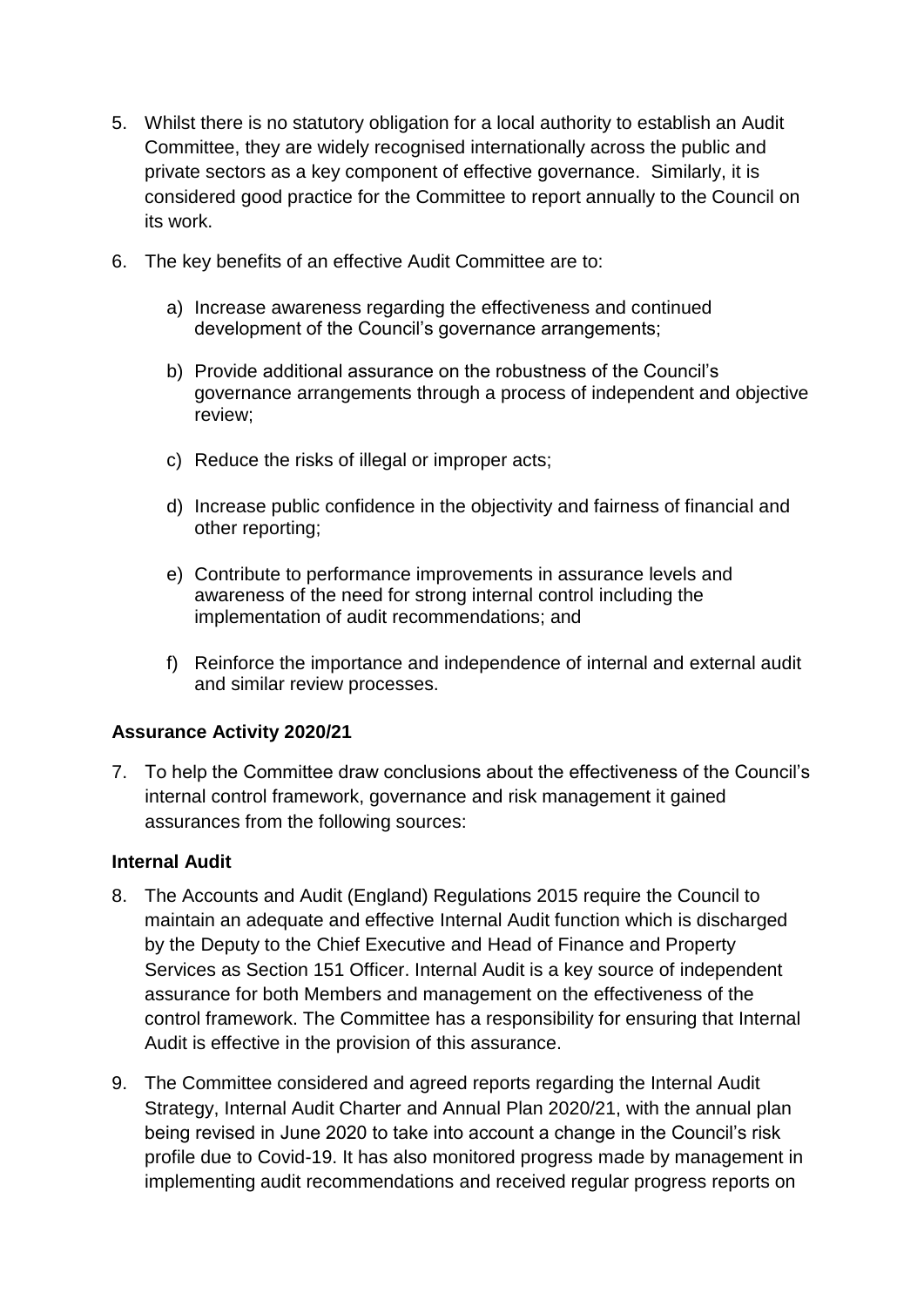the work and performance of Internal Audit. These reports have helped in ensuring that reported weaknesses have either been addressed or the identified risks adequately mitigated by management and that there is an effective system of governance, risk management and internal control in place.

### **Assurance Framework / Annual Governance Statement**

- 10. The Committee's terms of reference include advising on the effectiveness of the Council's internal controls and assurance framework including the production of the Annual Governance Statement.
- 11. During the year, the Committee has received reports on the control framework and how the annual review and assurance process is undertaken. Members are provided with progress made on the issues raised in respect of the Annual Governance Statement and of the annual service assurance process. The Assurance Framework is compiled from various sources of assurance, for instance Heads of Service and other key officers.
- 12. The Internal Audit Manager provides an annual report and opinion regarding the Council's control, governance and risk management framework. This opinion is considered by the Committee alongside other sources of assurance.
- 13. The Committee reviewed the Annual Governance Statement (AGS) for 2019/20 which identified governance issues requiring further ongoing improvement or monitoring relating to:
	- a) Risk management and lessons learnt from Covid-19
	- b) Financial resilience
	- c) New ways of working in light of Covid-19
	- d) Ensuring the health and safety of staff, partners and the public in the way that the Council delivers its services
- 14.The assurance framework remained unchanged during 2020/21. The Council's Code of Corporate Governance was reviewed by the Committee in August 2020 ensuring it remained compliant with the CIPFA/SOLACE framework – Delivering Good Governance in Local Government. Only minor changes were proposed (and agreed) to reflect the impact of Covid-19 on the Council's Code.
- 15. The Committee was able to be satisfied that there is a robust assurance framework in place to safeguard the Council's resources through reliance on the annual review of the Council's system of internal control and the Internal Audit Manager's annual opinion.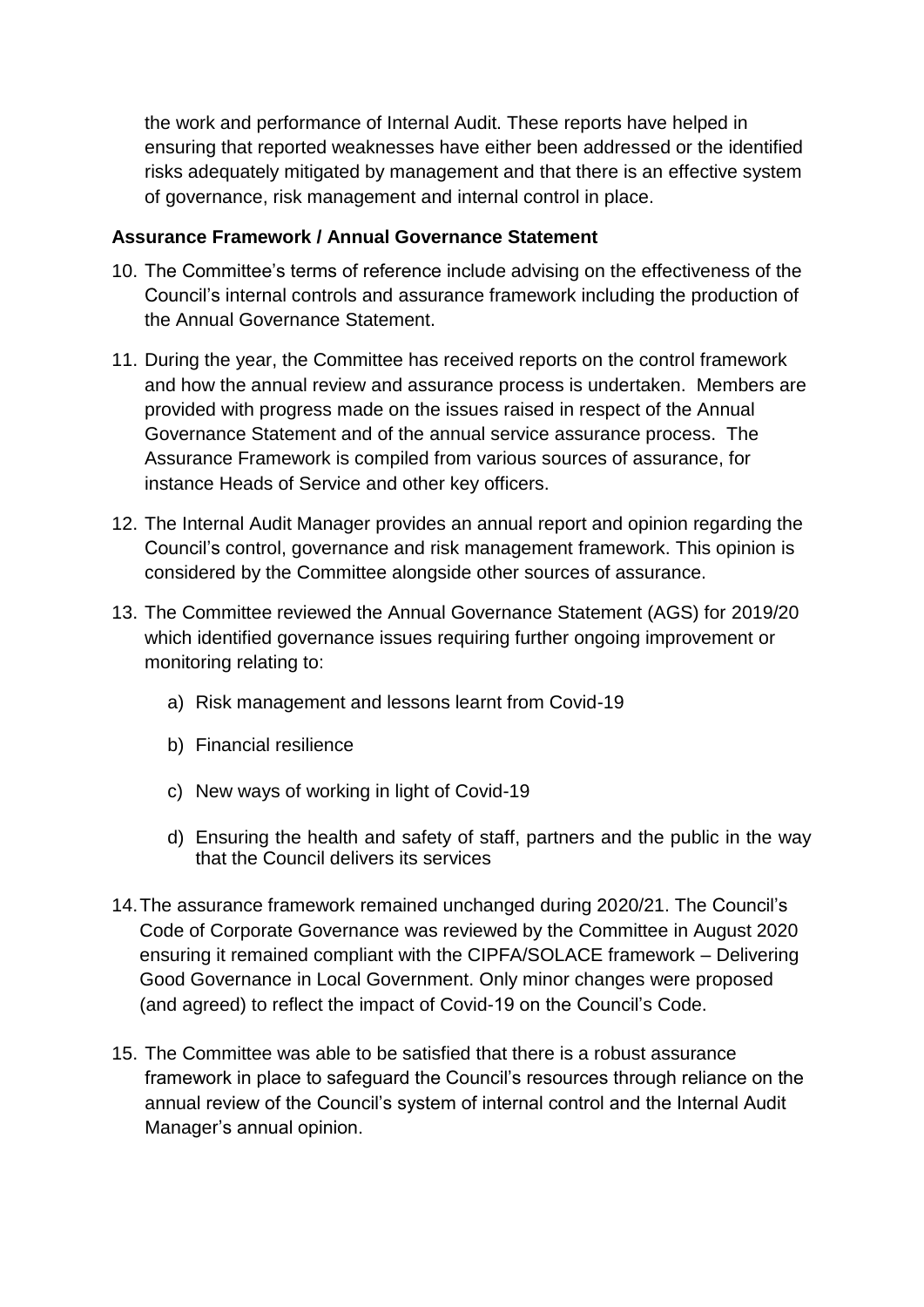# **Anti-Fraud and Corruption**

- 16. Countering fraud and corruption is the responsibility of every Member and officer of the Council. The Committee's role in this area has been to monitor and support the actions taken by officers to counter fraud including the work of the Corporate Fraud Group.
- 17. The Committee receives reports and presentations on such work undertaken in the Council and proactive fraud work, for example participation in the National Fraud Initiative (NFI), the work of the Housing Fraud Officer and new for 2020/21 fraud and assurance work regarding Covid-19 business grants.
- 18. The Council continues to send out a strong message that fraud will not be tolerated and that where fraud is proven the strongest possible actions of redress will be taken.
- 19. Based on the work to date, coupled with no major incidences of fraud and corruption being highlighted by management or Internal Audit, the Committee concludes that there is a sound anti-fraud framework in place. The Council's Anti-Fraud and Corruption Strategy was reviewed and approved by the Committee in August 2020.

### **Risk Management**

- 20. The Committee receives and discusses reports relating to risk management. Work continues to enhance monitoring and reporting mechanisms to ensure there is adequate scrutiny and challenge of risk across the Council and aligning this with the service planning process. Committee members are routinely presented with the corporate strategic risk register with a rolling review of individual risks contained within it.
- 21. At its March 2020 meeting the Committee approved the revised risk strategy and agreed the Council's risk appetite and the introduction of risk appetite thresholds to improve transparency.

# **Statement of Accounts and External Auditors**

- 22. Since 2018 the Audit and Standards Committee has held delegated authority to approve the Annual Governance Statement and the Annual Statement of Accounts. In addition, the Chair of the Audit and Standards Committee, rather than the Leader of the Council, has the authority to sign both of these key documents off.
- 23. The Committee has been kept abreast during the year on outstanding issues regarding the 2018/19 Accounts, seeking explanations for the delay from both the External Auditors (BDO) and the Council's Section 151 Officer. At the November 2020 meeting the Committee approved the latest Statement of Accounts presented to them and delegated final sign off of the accounts to the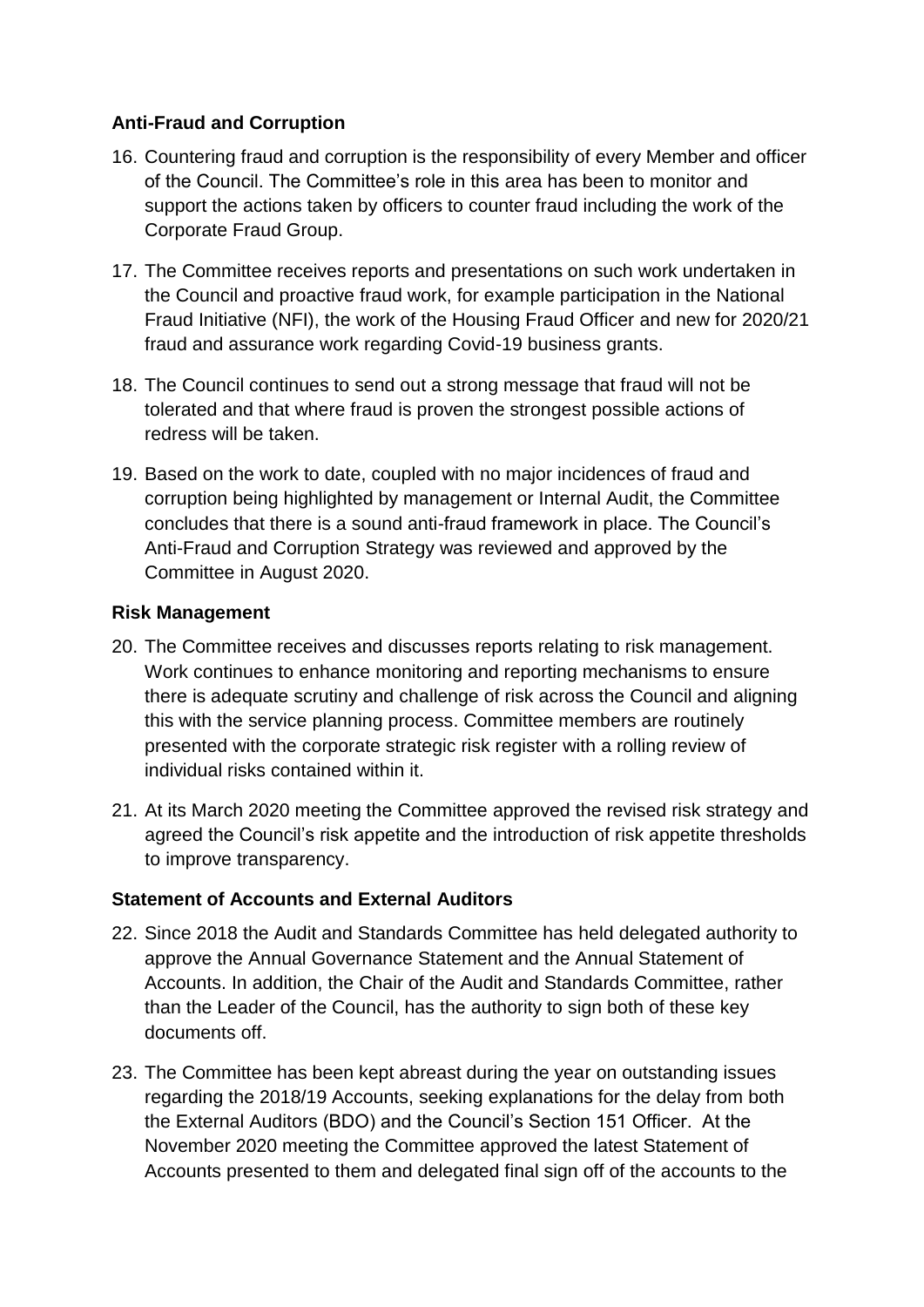Deputy to the Chief Executive and Head of Finance and Property Services in consultation with the Chair of the Committee. The 2018/19 accounts are now reported elsewhere on the agenda for the Committee's approval and sign off by the Chair.

- 24. Also at the November meeting, the Committee agreed the External Auditor's audit plan for the 2019/20 accounts. The aim is for the 2019/20 accounts to be reported to the Committee in November 2021.
- 25. During the year the Committee received a number of reports from the External Auditors, BDO, who attend most meetings. These reports included the draft Audit Results Report 2018/19. When reviewing the reports the Committee considered audit risks highlighted by the External Auditors.

# **Committee Working Arrangements**

- 26. The Committee has a rolling and flexible programme of work for its main areas of activity which is proactively reviewed and amended throughout the year to reflect changes in policies, priorities and risks. The Committee met four times in 2020/21. Due to the pandemic, these were held virtually, which members of the public had access to. The Committee considered items which are presented annually, such as audit results, the statement of accounts, the annual governance statement, and audit plans; as well as a number of other items including a review of the Audit and Standards Committee's terms of reference.
- 27. Prior to Covid-19 training sessions or briefings were held before most Committee meetings and these are now planned to recommence in 2021/22. The agreed work programme enables the Committee to provide an independent assurance to the Council as to the adequacy of the risk management framework and the associated control environment.
- 28. In August 2020 the Committee undertook its own effectiveness review and reviewed its Terms of Reference, the results of which concluded its Terms of Reference remained fit for purpose and the Council was able to demonstrate compliance with recommended best practice for an effective Audit Committee.
- 29. Members of the Committee have a wide range of both experience and professional knowledge. The Committee has the benefit of being well supported by Council Officers. This included the Deputy to the Chief Executive and Head of Finance and Property Services, who is also the Section 151 Officer, the Council's Monitoring Officer (Head of Governance), and the Internal Audit Manager as well as the Council's External Auditors.
- 30. The Committee has previously agreed to the appointment of an independent member to the Committee. A recruitment process was initiated in January 2020 and interviews set up for the three applications received which were postponed due to Covid-19. The interviews finally took place via Zoom at the beginning of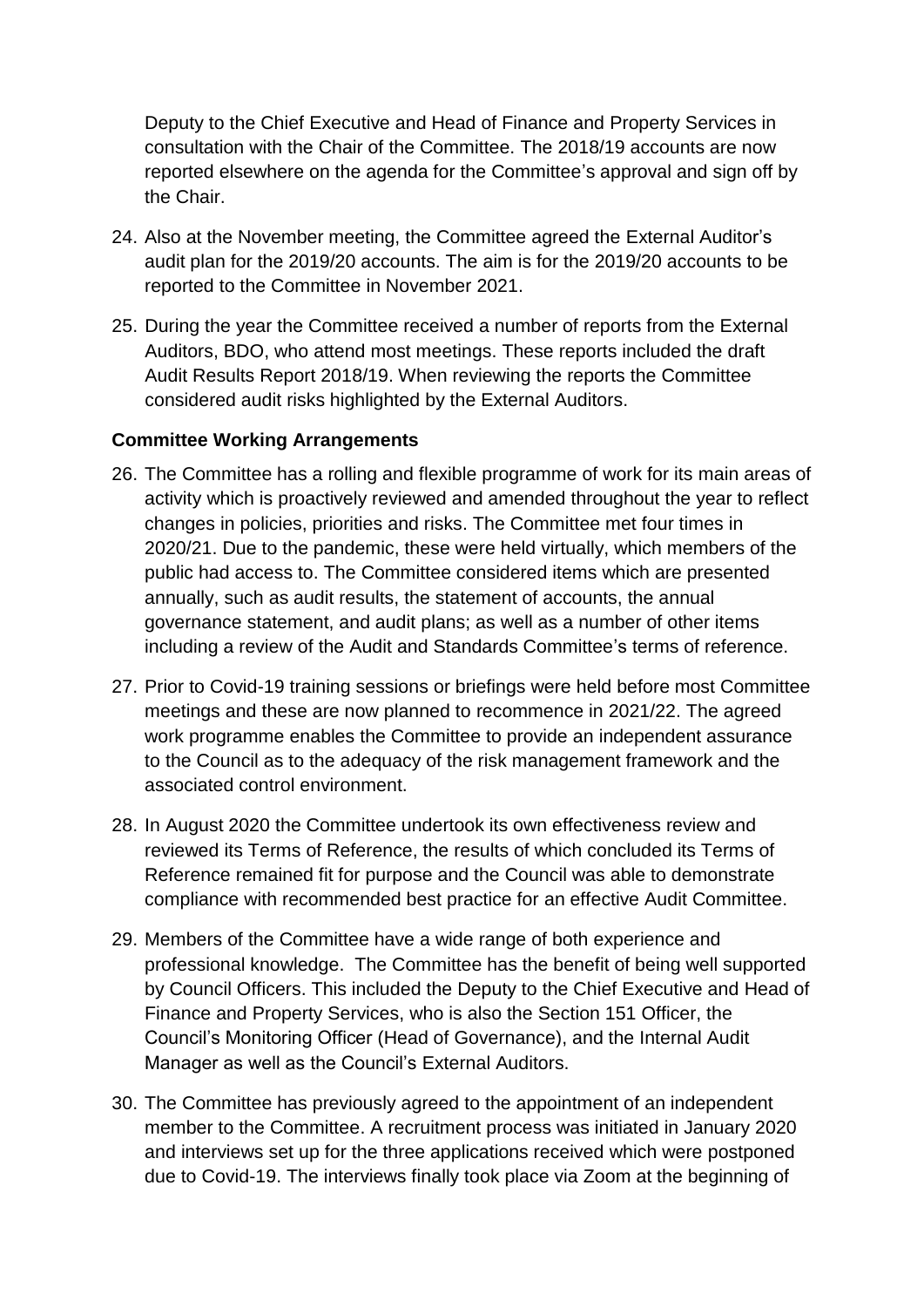October 2020 involving: Cllr Mullard, Cllr Clark and Cllr Carter supported by the Deputy to the Chief Executive and Head of Finance and Property Services and the Internal Audit Manager. An appointment was not made on this occasion as the shortlisted candidates failed to meet sufficiently the criteria set out within the person specification. The recruitment process was restarted in May 2021 which it is hoped will lead to the appointment of an independent member of the committee later in 2021.

- 31. No major breakdowns in internal control, governance and risk management that may have led to a significant loss in one form or another have been recorded or reported. Nor has any major weakness in the governance systems that has exposed, or continues to expose, the Council to an unacceptable level of risk. This includes the period to the end of March 2021 during which the government has introduced several full scale lock down of the country due to Covid-19.
- 32. The purpose, strategy and work programme of the Committee helps mitigate against any major failure by the Council to obtain independent assurance in relation to the governance processes underpinning:
	- a) An effective risk management framework and internal control environment including audit;
	- b) The effectiveness of financial and non financial performance (to the extent that it affects exposure to risk and poor internal control); and
	- c) The compilation and consideration of the Annual Governance Statement.

# **CONCLUSION**

- 33.Through its work, the Committee has provided additional assurance in relation to the robustness of the Council's arrangements regarding corporate governance, risk management and internal controls.
- 34. The Committee has added value through its activity and in particular:
	- a) It has continued to increase the importance placed upon governance issues, particularly risk management, anti-fraud and corruption and the assurances sought that key risks are being mitigated; and
	- b) It has continued to raise the profile of internal control issues across the Council and to seek to ensure that audit recommendations are implemented.
- 35.The Committee's remit is achieved firstly through it being appropriately constituted, and secondly by the Committee being effective in ensuring internal accountability, the delivery of Audit and a robust assurance framework. The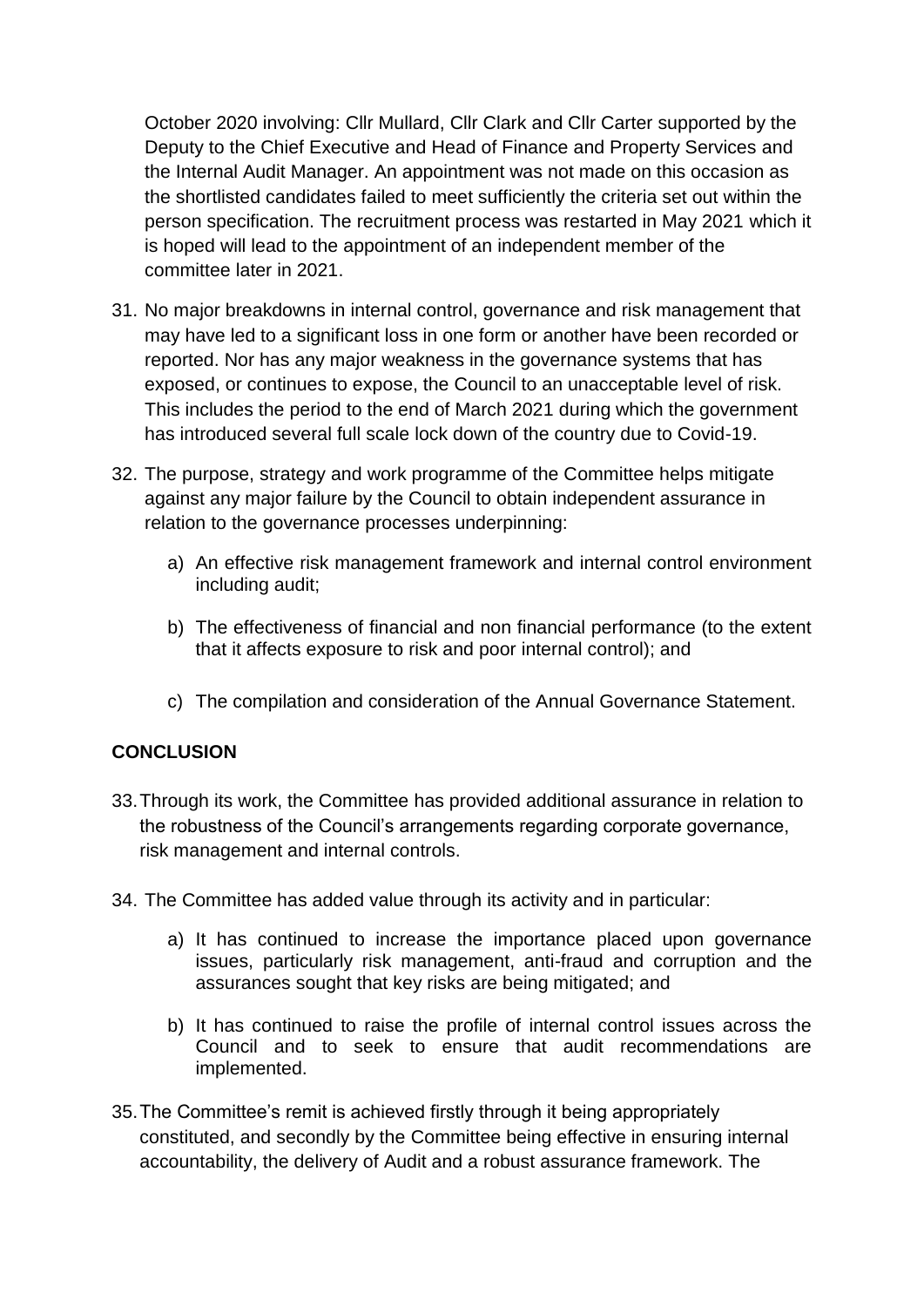Committee has received and challenged reports from management and both internal and external audit.

36. The Committee has continued to have a real and positive contribution to the governance arrangements of the Council. The Committee's key achievement is through the provision of additional assurance relating to the robustness of the Council's arrangements regarding corporate governance, risk management and the control environment.

### **IMPLICATIONS**

**Environment and Planning (includes Sustainability)** None specific. **Author: Andrew Bramidge, Head of Environment and Planning**

### **Finance (includes ICT)**

There are no financial implications and no direct risk management implications arising from the recommendations.

**Author: Simon Freeman, Head of Finance and Property and Deputy to the Chief Executive**

**Housing** None specific. **Author: Andrew Murray, Head of Housing**

**Community Wellbeing (includes Equalities and Social Inclusion)** None specific.

#### **Author: Jane Greer, Head of Community Wellbeing**

#### **Governance (includes HR)**

There is no legal or constitutional requirement for the Committee to report to the Council on its work, however, it is considered good practice to do so.

The effective operation of the Audit and Standards Committee forms a key element of the Council's assurance framework. By fulfilling its responsibilities as detailed in its annual report the Audit Committee helps the Council to maintain a high standard of corporate governance.

Audit Committees in local authorities are necessary to satisfy the wider requirements for sound financial management, internal controls and risk as set out in the Accounts and Audit (England) Regulations 2015.

**Author: Simon Hill, Head of Governance**